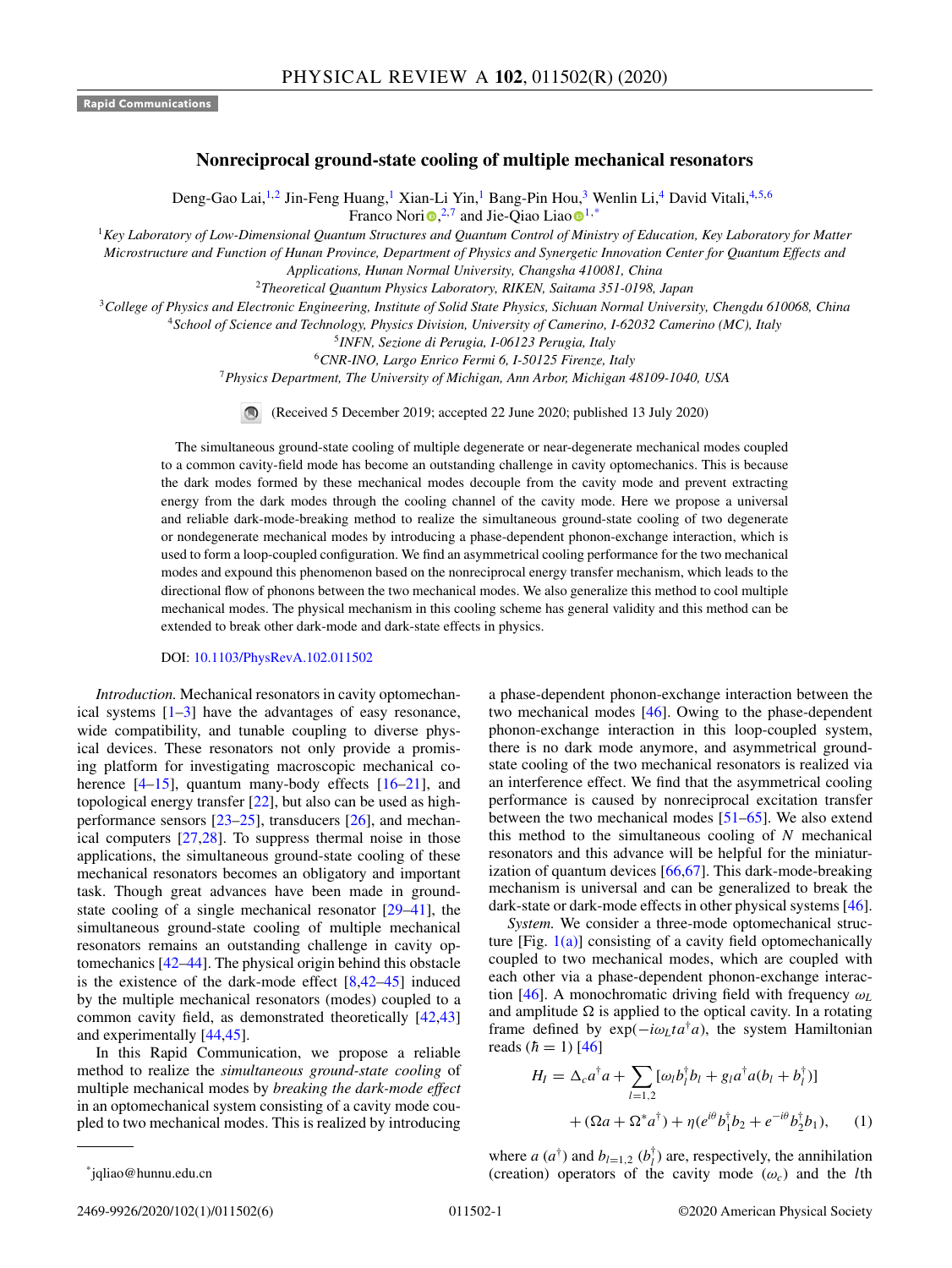<span id="page-1-0"></span>

FIG. 1. (a) A loop-coupled optomechanical system consists of one cavity-field mode *a* optomechanically coupled to two mechanical modes  $b_1$  and  $b_2$ , which are coupled with each other via a phasedependent phonon-exchange coupling (with the coupling strength  $\eta$  and phase  $\theta$ ). (b) The reduced two-mechanical-mode system with the effective phonon-exchange channel  $(\chi_{l=1,2})$ , the common optomechanical-cooling channel ( $\gamma_{l, \text{opt}}$ ,  $n_{\text{opt}}$ ), and the mechanical dissipations ( $\gamma_{l=1,2}, \bar{n}_l$ ).

mechanical mode  $(\omega_l)$ . The  $g_{l=1,2}$  terms describe the optomechanical couplings. The  $\Omega$  term denotes the cavity-field driving with detuning  $\Delta_c = \omega_c - \omega_L$ , and the  $\eta$  term describes a phase-dependent phonon-exchange interaction between the two mechanical resonators, with the real coupling strength  $\eta$  and phase  $\theta$ . Note that this model can be implemented with either circuit electromechanical systems [\[8,23\]](#page-4-0) or photonic crystal optomechanical cavity systems [\[51\]](#page-5-0). The phasedependent phonon-hopping coupling in the electromechanical system can be indirectly induced by coupling to a charge qubit [\[46\]](#page-5-0). In the photonic crystal optomechanical setup, the phase-dependent phonon-hopping coupling has been suggested by using two assistant cavity fields [\[51\]](#page-5-0). In addition, we mention that the two mechanical modes could be either bare mechanical modes in individual mechanical resonators or supermodes of coupled mechanical resonators [\[68,69\]](#page-5-0). For the latter case, the phase-dependent phonon-exchange coupling should be implemented between these supermodes accordingly.

By expressing the operators  $o \in \{a, b_{l=1,2}, a^{\dagger}, b^{\dagger}_{l=1,2}\}$  with their steady-state average values and fluctuations  $o = \langle o \rangle$ <sub>ss</sub> + δ*o*, the system can be linearized in the strong-driving regime, and the linearized Hamiltonian in the rotating-wave approximation (RWA) reads

$$
H_{\text{RWA}} = \Delta \delta a^{\dagger} \delta a + \sum_{l=1,2} [\omega_l \delta b_l^{\dagger} \delta b_l + G_l (\delta a \delta b_l^{\dagger} + \delta b_l \delta a^{\dagger})] + \eta (e^{i\theta} \delta b_1^{\dagger} \delta b_2 + e^{-i\theta} \delta b_2^{\dagger} \delta b_1), \tag{2}
$$

where  $\Delta$  is the normalized driving detuning and  $G_{l=1,2}$  =  $g_l \alpha$  are the linearized optomechanical-coupling strengths. The displacement  $\alpha = \langle a \rangle_{ss} = -i\Omega^*/(\kappa + i\Delta)$  is assumed to be real by choosing a proper driving amplitude  $\Omega$ , where  $\kappa$ is the decay rate of the cavity field. When  $\omega_1 = \omega_2$  and  $\eta = 0$ , there exists a bright mode  $B_+$  and a dark mode  $B_-$  defined by [\[46\]](#page-5-0)

$$
B_{\pm} = (G_{1(2)}\delta b_1 \pm G_{2(1)}\delta b_2) / \sqrt{G_1^2 + G_2^2}.
$$
 (3)

Then  $H_{\text{RWA}} = \Delta \delta a^{\dagger} \delta a + \omega_{+} B^{\dagger}_{+} B_{+} + \omega_{-} B^{\dagger}_{-} B_{-} + G_{+} (\delta a B^{\dagger}_{+}$  $+ B_+ \delta a^{\dagger}$ ) with  $G_+ = \sqrt{G_1^2 + G_2^2}$ . Here the dark mode  $B_$ decouples from the cavity mode and the ground-state cooling of the two resonators is unaccessible.

*Ground-state cooling by breaking the dark mode.* To analyze the action of the phonon-exchange interaction, we introduce two bosonic modes  $\tilde{B}_+ = f \delta b_1 - e^{i\theta} h \delta b_2$  and  $\tilde{B}_- = e^{-i\theta}h\delta b_1 + f\delta b_2$ , where the coefficients are given by  $f = |\tilde{\omega}_- - \omega_1| / \sqrt{(\tilde{\omega}_- - \omega_1)^2 + \eta^2}$  and  $h = \eta f / (\tilde{\omega}_- - \omega_1)^2$  $\omega_1$ ), with the resonance frequencies  $\tilde{\omega}_\pm = \frac{1}{2}(\omega_1 + \omega_2 \pm \omega_3)$  $\sqrt{(\omega_1 - \omega_2)^2 + 4\eta^2}$  and the coupling strengths  $\tilde{G}_+ = fG_1$  $e^{-i\theta} hG_2$  and  $\tilde{G}_- = e^{i\theta} hG_1 + fG_2$ . The linearized optomechanical Hamiltonian becomes

$$
H_{\text{RWA}} = \Delta \delta a^{\dagger} \delta a + \tilde{\omega}_{+} \tilde{B}_{+}^{\dagger} \tilde{B}_{+} + \tilde{\omega}_{-} \tilde{B}_{-}^{\dagger} \tilde{B}_{-} + (\tilde{G}_{+}^{*} \delta a \tilde{B}_{+}^{\dagger}) + (\tilde{G}_{-}^{*} \delta a \tilde{B}_{-}^{\dagger} + \tilde{G}_{-} \tilde{B}_{-} \delta a^{\dagger}). \tag{4}
$$

In the degenerate-resonator ( $\omega_1 = \omega_2 = \omega_m$ ) and symmetriccoupling  $(G_1 = G_2 = G)$  cases, the coupling strengths become  $\tilde{G}_{+} = \sqrt{2}G(1 + e^{-i\theta})/2$  and  $\tilde{G}_{-} = \sqrt{2}G(1 - e^{i\theta})/2$ . When  $\theta = n\pi$  for an integer *n*, the cavity field is decoupled from one of the two hybrid mechanical modes *B*˜<sup>−</sup> (for even *n*) and  $\tilde{B}_{+}$  (for odd *n*). However, in the general case  $\theta \neq n\pi$ , the dark-mode effect is broken  $[46]$ , and then the simultaneous ground-state cooling becomes accessible under proper parameter conditions. We emphasize that the dark-mode-breaking mechanism is universal and it can be proved by analyzing the eigenstates of a  $3 \times 3$  matrix, which is used to describe either a three-mode system or a three-level system [\[46\]](#page-5-0).

To study the cooling performance of the two mechanical resonators, we calculate the final average phonon numbers *n<sup>f</sup>* 1 and  $n_2^f$  by solving the steady-state covariance matrix governed by the Lyapunov equation  $[46]$ . Figure  $2(a)$  shows the phonon numbers  $n_1^f$  and  $n_2^f$  as functions of the driving detuning  $\Delta$ when the system works in both the dark-mode-unbreaking  $(\eta = 0)$  and -breaking  $(\eta/\omega_m = 0.05$  and  $\theta = \pi/2$ ) regimes. The results indicate that ground-state cooling of the two mechanical resonators is unfeasible when the system possesses the dark mode [the upper solid curves in Fig.  $2(a)$ ]. When the dark mode is broken by adding the phonon-exchange coupling [the dashed curves in Fig.  $2(a)$ ], the emergence of the valley corresponds to ground-state cooling ( $n_{1,2}^f \ll 1$ ). The phononexchange coupling provides the physical origin for breaking the dark mode and builds the channel to transfer the excitation energy between the two mechanical resonators. The optimal driving detuning is located at  $\Delta = \omega_m$ , which is consistent with a typical resolved-sideband cooling  $[29-31,35,36]$ , because the phonons exactly compensate the energy mismatch between the scattered photons and the driving light.

When the phonon-exchange coupling is absent, though the dark mode exists theoretically only in the degenerateresonator case (i.e.,  $\omega_1 = \omega_2$ ), the dark-mode effect actually works for a wider detuning range in the neardegenerate-resonator case [as marked by the shadow area in Fig.  $2(b)$ ] [\[46\]](#page-5-0). The width of the shadow area can be characterized by the effective mechanical linewidth  $\Gamma_l$  ( $\Delta \omega$  =  $|\omega_2 - \omega_1| \leq \Gamma_l$ ). The cooling of the individual mechanical resonators is suppressed in this region, i.e., the individual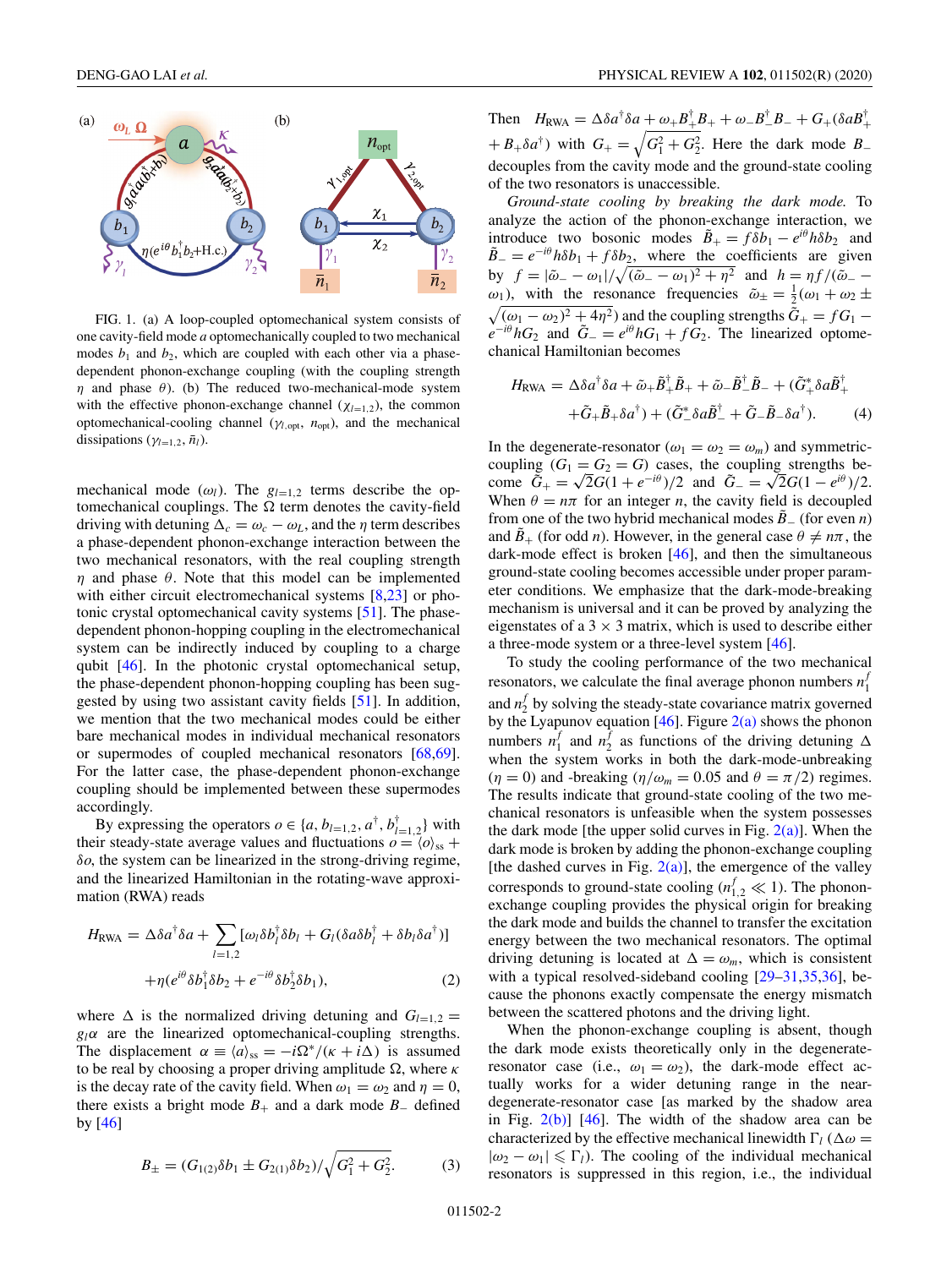<span id="page-2-0"></span>

FIG. 2. (a) The final average phonon numbers  $n_1^f$  (blue curves) and  $n_2^f$  (red curves) in the two mechanical resonators versus the effective driving detuning  $\Delta$  in the dark-mode-unbreaking ( $\eta = 0$ , solid curves) and -breaking ( $\eta = 0.05\omega_m$  and  $\theta = \pi/2$ , dashed curves) cases when  $\omega_1 = \omega_2 = \omega_m$ . (b)  $n_1^f$  and  $n_2^f$  as functions of  $\omega_2/\omega_1$  in both the dark-mode-unbreaking (solid curves) and -breaking (dashed curves) cases when  $\Delta = \omega_1$ . (c)  $n_1^f$  and (d)  $n_2^f$  vs  $\eta$  and  $\theta$  under the optimal driving  $\Delta = \omega_m$  and  $\omega_1 = \omega_2 = \omega_m$ . (e)  $n_1^f$  and  $n_2^f$  vs  $\theta$  at  $\eta = 0.05\omega_m$ . Other used parameters are given by  $G_1/\omega_m = G_2/\omega_m =$ 0.1,  $\gamma_1/\omega_m = \gamma_2/\omega_m = 10^{-5}$ ,  $\kappa/\omega_m = 0.2$ , and  $\bar{n}_1 = \bar{n}_2 = 10^3$ .

mechanical resonators have significant spectral overlap and become effectively degenerate. When the phonon-exchange coupling is applied, the dark-mode effect is broken and the ground-state cooling for the degenerate and near-degenerate resonators becomes feasible [the dashed curves in Fig. 2(b)].

The dependence of the final average phonon numbers  $n_1^f$  and  $n_2^f$  on the phonon-exchange parameters  $\eta$  and  $\theta$  is displayed in Figs.  $2(c)$  and  $2(d)$ . The ground-state cooling of the two mechanical resonators is achievable in the region  $0 <$  $\theta < \pi$  ( $\pi < \theta < 2\pi$ ) for a wide range of  $\eta$ , and the cooling performance of the first (second) resonator is better than the other one  $n_1^f < n_2^f$  ( $n_1^f > n_2^f$ ). In particular, at  $\theta = n\pi$ , the two mechanical resonators cannot be cooled to their ground states, which corresponds to the dark-mode-unbreaking case, as shown in Figs.  $2(c)-2(e)$ .

*Nonreciprocal phonon transfer.* To explain the asymmetrical cooling phenomenon in Fig.  $2(e)$ , we introduce a relative resonant-phonon-scattering rate  $\Lambda_{vw} = (T_{vw} T_{wv}$  )/( $T_{vw}$ )<sub>max</sub> corresponding to the transfer of a phonon with frequency  $\omega_m$  from modes *w* to *v*, where  $T_{vw}$  denotes the transmittance from modes *w* to *v* [*v*,  $w \in \{b_1, b_2\}$ ]. The relative resonant-phonon-scattering rates can be expressed as [\[46\]](#page-5-0)

$$
\Lambda_{b_2 b_1} = \frac{4\sqrt{\Pi}\sin\theta}{(1+\sqrt{\Pi})^2} \left[ 1 + \frac{4\Pi\cos^2\theta}{\left(\frac{C_1+C_2+1}{C_1C_2} + \Pi\right)^2} \right]^{-1}, \quad (5)
$$

and  $\Lambda_{b_1b_2} = -\Lambda_{b_2b_1}$ , where  $\Pi = C_3/(C_1C_2)$  with  $C_{l=1,2}$  $G_l^2/\gamma_l \kappa$  and  $C_3 = \eta^2/\gamma_1 \gamma_2$  being the cooperativities associated with the optomechanical couplings and the phonon-exchange



FIG. 3. The relative resonant-phonon-scattering rate  $\Lambda_{b_2b_1}$  (blue solid curves) and  $\Lambda_{b_1b_2}$  (red dashed curves) versus (a) the ratio  $\Pi$  of the optomechanical cooperativities when  $\theta = \pi/2$  and (b) the phase  $\theta$  when  $\Pi = 1$ . Here  $\Delta = \omega_m$  and  $\omega_1 = \omega_2 = \omega_m$ . Other parameters used are the same as those in Fig. 2.

coupling ( $\gamma_{l=1,2}$  denoting the decay rate of the *l*th resonator), respectively. The dependence of the relative resonant-phononscattering rates  $\Lambda_{vw}$  on the ratio  $\Pi$  of the optomechanical cooperativities and the phase  $\theta$  is shown in Fig. 3. In panel (a), we find that in the region  $0 < \Pi < 1$  ( $\Pi > 1$ ),  $\Lambda_{b_2 b_1}$  increases  $(decreases)$  with increasing  $\Pi$ , and the optimal nonreciprocity  $(\Lambda_{b_2b_1} = 1)$  emerges at  $\Pi = 1$ , which indicates directional flow of phonons between the two mechanical resonators. As shown in Fig. 3(b), when  $0 < \theta < \pi$ ,  $\Lambda_{b_2b_1} > 0$ , i.e.,  $T_{b_2b_1} >$  $T_{b_1b_2}$ , the phonon transmission from mechanical mode  $b_1$  to  $b_2$ is enhanced, while the transmission in the backward direction is suppressed (see blue solid curves). In the range  $\pi < \theta <$  $2\pi$ , it exhibits  $\Lambda_{b_1b_2} > 0$ , i.e.,  $T_{b_1b_2} > T_{b_2b_1}$  (see red dashed curves). Meanwhile, the phonon transmission satisfies the Lorentz reciprocal theorem  $[\Lambda_{b_2 b_1} = \Lambda_{b_1 b_2} = 0$ , i.e.,  $T_{b_1 b_2} =$  $T_{b_2b_1}$  at  $\theta = n\pi$ . Moreover, the transmittance is optimal for the process from  $b_1$  ( $b_2$ ) to  $b_2$  ( $b_1$ ) and is zero for the opposite process when  $\theta = \pi/2$  ( $\theta = 3\pi/2$ ). We see from Eq. (5) that, when  $\Pi = 1$  and  $\theta = \pi/2$ , an excellent nonreciprocal phonon transfer  $(\Lambda_{b_2b_1} = 1)$  is realized.

*Cooling limits.* The cooling limits can be analytically obtained in the large cavity-field-decay regime, in which the cavity field is eliminated adiabatically such that the three-mode optomechanical system is reduced to a two-mode system described by the Hamiltonian  $\tilde{H}_{eff} = \sum_{l=1}^{2} (\Omega_l - i\Gamma_l) b_l^{\dagger} b_l +$  $i\xi_1 b_1^{\dagger} b_2 + i\xi_2 b_2^{\dagger} b_1$  [Fig. [1\(b\)\]](#page-1-0), where  $\Gamma_l = \gamma_l + \gamma_{l, \text{opt}}$  and  $\Omega_l = \omega_l - \omega_{l, \text{opt}}$  are, respectively, the effective decay rate and resonance frequency for the *l*th mechanical resonator, with the optical induced decay rates  $\gamma_{l, \text{opt}} = G_l^2 / \kappa$  and mechanical frequency shifts  $\omega_{l, opt} = G_l^2/2\omega_l$ . In addition,  $i\xi_l$  is the effective phonon-exchange coupling strength between the two mechanical modes with  $\xi_{1(2)} = -[G_1G_2/\kappa + i(\eta e^{\pm i\theta} G_1G_2/2\omega_{2(1)}$ ]. The mechanical mode  $b_l$  is contacted to an effective optomechanical cooling bath (γ*<sup>l</sup>*,opt and *n*opt) and a heat bath ( $\gamma_l$  and  $\bar{n}_l$ ). Considering the parameter relations  $\omega_{1,2} \gg \kappa \gg G_{1,2} \gg {\gamma_{1,\text{opt}}} \approx \gamma_{2,\text{opt}} \gg \gamma_{1,2}$ , the final average phonon occupations can be obtained as [\[46\]](#page-5-0)

$$
n_{l=1,2}^f \approx \frac{\gamma_l \bar{n}_l + \gamma_{l,\text{opt}} n_{\text{opt}}}{\Gamma_l + \chi_+} + \frac{(-1)^{l-1} \sqrt{\chi_l}}{\Gamma_l + \chi_-} \times (\sqrt{\chi_1} n_{\chi_1} - \sqrt{\chi_2} n_{\chi_2}), \tag{6}
$$

where  $n_{\text{opt}} = 4\kappa^2/(\omega_1 + \omega_2 + 2\Delta)^2$ ,  $n_{\chi_{1(2)}} = 2(\gamma_{2(1)}\bar{n}_{2(1)} + \Delta)^2$  $\gamma_{2(1),\text{opt}} n_{\text{opt}}/(\Gamma_1 + \Gamma_2 + 2\chi_+),$  and  $\chi_{\pm} = \pm \sqrt{\chi_1 \chi_2}$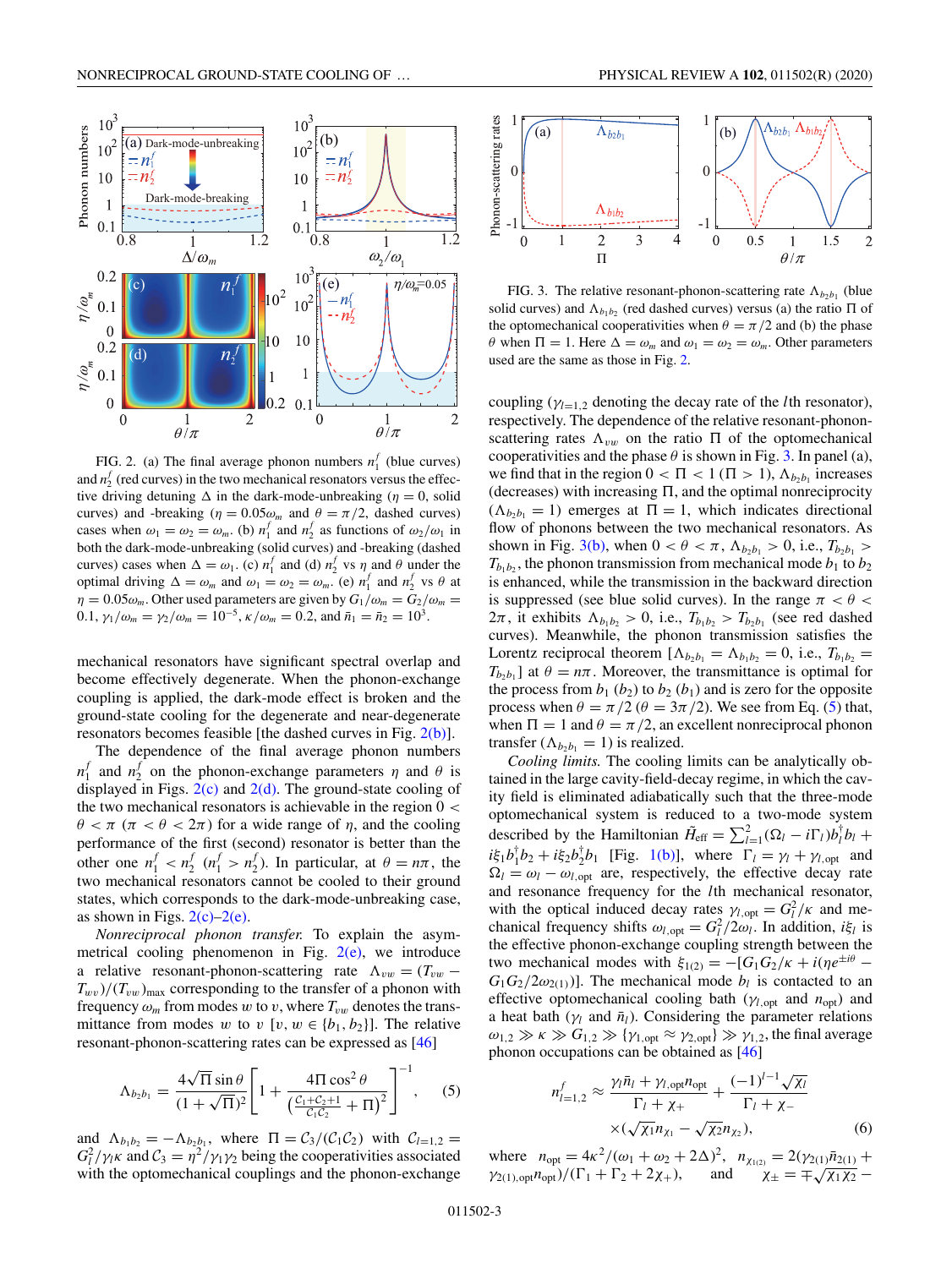

FIG. 4. The exact and approximate final average phonon numbers  $n_1^f$  (blue) and  $n_2^f$  (red) versus (a) the phonon-exchange coupling strength  $\eta$  when  $\theta = \pi/2$  and  $\kappa/\omega_m = 0.2$ , (b) the phase  $\theta$  when  $\eta/\omega_m = 0.05$  and  $\kappa/\omega_m = 0.2$ , and (c),(d) the cavity-field decay rate *κ* when  $\eta/\omega_m = 0.05$  for (c)  $\theta = \pi/2$  and (d)  $\theta = 3\pi/2$ . The solid curves and the symbols correspond to the exact (numerical) and approximate (analytical) results, respectively. Here  $\Delta/\omega_m = 1$ and  $G_1/\omega_m = G_2/\omega_m = 0.05$ . Other parameters used are the same as those in Fig. [2.](#page-2-0)

 $\text{Re}[\xi_1 \xi_2/(\Gamma_1 + \Gamma_2)], \text{ with } \chi_{l=1,2} = |\xi_l|^2/(\Gamma_1 + \Gamma_2) \text{ being}$ the effective phonon-transfer rate from  $b_2$  ( $b_1$ ) to  $b_1$  ( $b_2$ ). The cooling limits  $(n_l^{\text{lim}})$  are obtained at  $\Delta = \omega_l$ . In Fig. 4, we plot the exact final average phonon numbers (solid lines) and the cooling limits (symbols) given by Eq. [\(6\)](#page-2-0) as functions of the phonon-exchange parameters  $\eta$  and  $\theta$ . Figure 4 shows asymmetrical ground-state cooling and excellent agreement between numerical and analytical results.

The first term in Eq.  $(6)$  is caused by the thermal bath and the effective optical bath connected by the *l*th mechanical mode, while the phonon extraction by the phononexchange channel is described by the last term. Physically, the nonreciprocity of the phonon transfer is determined by the phonon-exchange rate  $χ_l$  which depends on the phase  $θ$ . For the case  $\bar{n}_1 \approx \bar{n}_2$  and  $\gamma_1 \approx \gamma_2$ , we have  $n_{\chi_1} \approx n_{\chi_2} = n_{\chi}$  and thus  $(\sqrt{\chi_1}n_{\chi_1} - \sqrt{\chi_2}n_{\chi_2}) \approx (\sqrt{\chi_1} - \sqrt{\chi_2})n_{\chi}$  [see Eq. [\(6\)](#page-2-0)]. In the range  $0 < \theta < \pi$  ( $\pi < \theta < 2\pi$ ), we obtain  $\sqrt{\chi_1} < \pi$ In the range  $0 < b < \pi$  ( $\pi < b < 2\pi$ ), we obtain  $\sqrt{\chi_1}$  <  $\sqrt{\chi_2}$  ( $\sqrt{\chi_1} > \sqrt{\chi_2}$ ). This means that the phonon-transfer efficiency from  $b_1$  ( $b_2$ ) to  $b_2$  ( $b_1$ ) is larger than that for the opposite case, i.e.,  $n_1^f < n_2^f$  ( $n_1^f > n_2^f$ ) [see Fig. 4(b)]. When  $\theta = \pi/2$  (3 $\pi/2$ ) and  $\sqrt{C_1C_2} = \sqrt{C_3}$ , the unidirectional flow of the phonons between the two mechanical resonators is obtained  $[\chi_1 \approx 0 \ (\chi_2 \approx 0)]$ . For  $\theta = n\pi$ , the phonon transfer between the two mechanical resonators is reciprocal Let between the two mechanical resolutions is reciprocal<br> $(\sqrt{\chi_1} = \sqrt{\chi_2})$ , due to the emergence of the dark mode. In the absence of the phonon-transfer interaction ( $\eta = 0$ ), the ground-state cooling is unfeasible due to the invalid effective cooling channel  $(\Gamma_l + \chi_+ \to \gamma_l)$  [see Fig. 4(a)]. In the

absence of the optomechanical cooling channels  $(G_{1,2} = 0)$ , Eq. [\(6\)](#page-2-0) becomes  $n_{l=1,2}^f \approx \bar{n}_l + (-1)^{l-1}(n_{\chi_1} - n_{\chi_2})/2$ , which indicates quantum thermalization in the coupled mechanical system.

*Cooling N mechanical resonators.* Our proposal can be extended to the cooling of a net-coupled system: a cavity mode coupled to  $N \geq 3$  mechanical modes via the optomechanical couplings  $H_{\text{ope}} = \sum_{j=1}^{N} g_j a^{\dagger} a (b_j + b_j^{\dagger})$ , and the nearest-neighboring mechanical modes are coupled through the phase-dependent phonon-exchange couplings  $H_{\text{pec}} =$  $\sum_{j=1}^{N-1} \eta_j(e^{i\theta_j}b_j^{\dagger}b_{j+1} + \text{H.c.})$ . We find that the function of these phases in the optomechanical interactions is determined by the term  $\sum_{v=1}^{j-1} \theta_v$  [\[46\]](#page-5-0) and hence, for convenience, we assume  $\theta_1 = \pi/2$  and  $\theta_j = 0$  for  $j = 2$  -  $(N - 1)$  in our simulations. In the dark-mode-unbreaking case ( $\eta_i = 0$ ), the ground-state cooling of the mechanical resonators is unfeasible, with the final average phonon numbers  $\bar{n}(N-1)/N$  in the case of  $\bar{n}_i = \bar{n}$  [\[46\]](#page-5-0). When the dark modes are broken, simultaneous ground-state cooling can be realized in this system  $(n_j^f < 1)$ .

*Conclusions.* We proposed a dark-mode-breaking method to realize simultaneous ground-state cooling of multiple mechanical modes coupled to a common cavity mode by constructing a loop-coupled optomechanical system with a phase drop. We found an asymmetric cooling phenomenon and expounded it using the nonreciprocal phonon-exchange mechanism. The present physical mechanism is universal and hence it will motivate the manipulation of various dark-state-related physical effects.

*Acknowledgments.* D.-G.L. thanks Yue-Hui Zhou and Dr. Wei Qin for valuable discussions. J.-Q.L. is supported in part by National Natural Science Foundation of China (Grants No. 11822501, No. 11774087, and No. 11935006), Natural Science Foundation of Hunan Province, China (Grant No. 2017JJ1021), and Hunan Science and Technology Plan Project (Grant No. 2017XK2018). D.-G.L. is supported in part by Hunan Provincial Postgraduate Research and Innovation project (Grant No. CX2018B290). J.-F.H. is supported in part by the National Natural Science Foundation of China (Grant No. 11505055) and Scientific Research Fund of Hunan Provincial Education Department (Grant No. 18A007). B.-P.H. is supported in part by NNSFC (Grant No. 11974009). W.L. and D.V. are supported by the European Union Horizon 2020 Programme for Research and Innovation through the Project No. 732894 (FET Proactive HOT) and the Project QuaSeRT funded by the QuantERA ERA-NET Cofund in Quantum Technologies. F.N. is supported in part by NTT Research, Army Research Office (ARO) (Grant No. W911NF-18-1-0358), Japan Science and Technology Agency (JST) (via the CREST Grant No. JPMJCR1676), Japan Society for the Promotion of Science (JSPS) (via the KAKENHI Grant No. JP20H00134, and the JSPS-RFBR Grant No. JPJSBP120194828), and the Foundational Questions Institute Fund (FQXi) (Grant No. FQXi-IAF19-06), a donor advised fund of the Silicon Valley Community Foundation.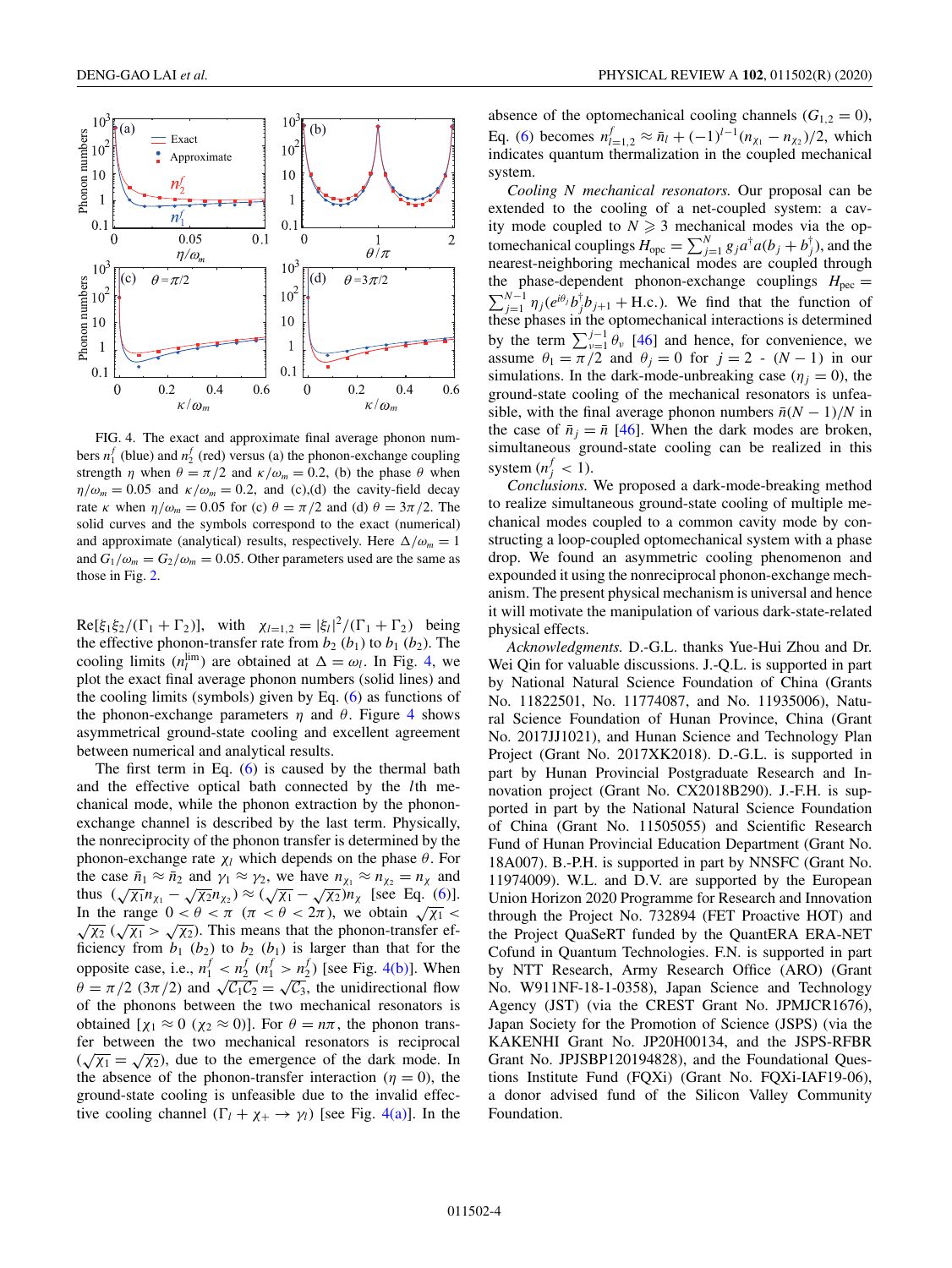- <span id="page-4-0"></span>[1] T. J. Kippenberg and K. J. Vahala, Cavity optomechanics: Backaction at the mesoscale, Science **321**[, 1172 \(2008\).](https://doi.org/10.1126/science.1156032)
- [2] [P. Meystre, A short walk through quantum optomechanics,](https://doi.org/10.1002/andp.201200226) Ann. Phys. (Berlin) **525**, 215 (2013).
- [3] M. Aspelmeyer, T. J. Kippenberg, and F. Marquardt, Cavity optomechanics, [Rev. Mod. Phys.](https://doi.org/10.1103/RevModPhys.86.1391) **86**, 1391 (2014).
- [4] J.-Q. Liao and L. Tian, Macroscopic Quantum Superposition in Cavity Optomechanics, Phys. Rev. Lett. **116**[, 163602 \(2016\).](https://doi.org/10.1103/PhysRevLett.116.163602)
- [5] S. Mancini, V. Giovannetti, D. Vitali, and P. Tombesi, Entangling Macroscopic Oscillators Exploiting Radiation Pressure, Phys. Rev. Lett. **88**[, 120401 \(2002\).](https://doi.org/10.1103/PhysRevLett.88.120401)
- [6] L. Tian and P. Zoller, Coupled Ion-Nanomechanical Systems, Phys. Rev. Lett. **93**[, 266403 \(2004\).](https://doi.org/10.1103/PhysRevLett.93.266403)
- [7] M. J. Hartmann and M. B. Plenio, Steady State Entanglement in [the Mechanical Vibrations of Two Dielectric Membranes,](https://doi.org/10.1103/PhysRevLett.101.200503) Phys. Rev. Lett. **101**, 200503 (2008).
- [8] F. Massel, S. U. Cho, J.-M. Pirkkalainen, P. J. Hakonen, T. T. Heikkilä, and M. A. Sillanpää, Multimode circuit optomechanics near the quantum limit, [Nat. Commun.](https://doi.org/10.1038/ncomms1993) **3**, 987 (2012).
- [9] Z. L. Xiang, S. Ashhab, J. Q. You, and F. Nori, Hybrid quantum circuits: Superconducting circuits interacting with other quantum systems, [Rev. Mod. Phys.](https://doi.org/10.1103/RevModPhys.85.623) **85**, 623 (2013).
- [10] A. Mari, A. Farace, N. Didier, V. Giovannetti, and R. Fazio, Measures of Quantum Synchronization in Continuous Variable Systems, Phys. Rev. Lett. **111**[, 103605 \(2013\).](https://doi.org/10.1103/PhysRevLett.111.103605)
- [11] M. H. Matheny, M. Grau, L. G. Villanueva, R. B. Karabalin, M. C. Cross, and M. L. Roukes, Phase Synchronization of Two [Anharmonic Nanomechanical Oscillators,](https://doi.org/10.1103/PhysRevLett.112.014101) Phys. Rev. Lett. **112**, 014101 (2014).
- [12] M. Zhang, S. Shah, J. Cardenas, and M. Lipson, Synchronization and Phase Noise Reduction in Micromechanical Oscillator [Arrays Coupled through Light,](https://doi.org/10.1103/PhysRevLett.115.163902) Phys. Rev. Lett. **115**, 163902 (2015).
- [13] R. Riedinger, A. Wallucks, I. Marinković, C. Löschnauer, M. Aspelmeyer, S. Hong, and S. Gröblacher, Remote quantum [entanglement between two micromechanical oscillators,](https://doi.org/10.1038/s41586-018-0036-z) Nature (London) **556**, 473 (2018).
- [14] C. F. Ockeloen-Korppi, E. Damskägg, J.-M. Pirkkalainen, M. Asjad, A. A. Clerk, F. Massel, M. J. Woolley, and M. A. Sillanpää, Stabilized entanglement of massive mechanical oscillators, [Nature \(London\)](https://doi.org/10.1038/s41586-018-0038-x) **556**, 478 (2018).
- [15] O. D. Stefano, A. Settineri, V. Macrì, A. Ridolfo, R. Stassi, A. F. Kockum, S. Savasta, and F. Nori, Interaction of Mechanical Oscillators Mediated by the Exchange of Virtual Photon Pairs, Phys. Rev. Lett. **122**[, 030402 \(2019\).](https://doi.org/10.1103/PhysRevLett.122.030402)
- [16] G. Heinrich, M. Ludwig, J. Qian, B. Kubala, and F. Marquardt, [Collective Dynamics in Optomechanical Arrays,](https://doi.org/10.1103/PhysRevLett.107.043603) Phys. Rev. Lett. **107**, 043603 (2011).
- [17] A. Xuereb, C. Genes, and A. Dantan, Strong Coupling and Long-Range Collective Interactions in Optomechanical Arrays, Phys. Rev. Lett. **109**[, 223601 \(2012\).](https://doi.org/10.1103/PhysRevLett.109.223601)
- [18] M. Ludwig and F. Marquardt, Quantum Many-Body Dynam[ics in Optomechanical Arrays,](https://doi.org/10.1103/PhysRevLett.111.073603) Phys. Rev. Lett. **111**, 073603 (2013).
- [19] A. Xuereb, C. Genes, G. Pupillo, M. Paternostro, and A. Dantan, Reconfigurable Long-Range Phonon Dynamics in Optomechanical Arrays, Phys. Rev. Lett. **112**[, 133604 \(2014\).](https://doi.org/10.1103/PhysRevLett.112.133604)
- [20] A. Xuereb, A. Imparato, and A. Dantan, Heat transport in harmonic oscillator systems with thermal baths: Application to optomechanical arrays, New J. Phys. **17**[, 055013 \(2015\).](https://doi.org/10.1088/1367-2630/17/5/055013)
- [21] O. Černotík, S. Mahmoodian, and K. Hammerer, Spatially Adiabatic Frequency Conversion in Optoelec[tromechanical Arrays,](https://doi.org/10.1103/PhysRevLett.121.110506) Phys. Rev. Lett. **121**, 110506 (2018).
- [22] H. Xu, D. Mason, L. Jiang, and J. G. E. Harris, Topological energy transfer in an optomechanical system with exceptional points, [Nature \(London\)](https://doi.org/10.1038/nature18604) **537**, 80 (2016).
- [23] F. Massel, T. T. Heikkilä, J.-M. Pirkkalainen, S. U. Cho, H. Saloniemi, P. J. Hakonen, and M. A. Sillanpää, Microwave am[plification with nanomechanical resonators,](https://doi.org/10.1038/nature10628) Nature (London) **480**, 351 (2011).
- [24] P. Huang, P. Wang, J. Zhou, Z. Wang, C. Ju, Z. Wang, Y. Shen, C. Duan, and J. Du, Demonstration of Motion Transduction Based on Parametrically Coupled Mechanical Resonators, Phys. Rev. Lett. **110**[, 227202 \(2013\).](https://doi.org/10.1103/PhysRevLett.110.227202)
- [25] P. Huang, L. Zhang, J. Zhou, T. Tian, P. Yin, C. Duan, and J. Du, Nonreciprocal Radio Frequency Transduction in a Parametric [Mechanical Artificial Lattice,](https://doi.org/10.1103/PhysRevLett.117.017701) Phys. Rev. Lett. **117**, 017701 (2016).
- [26] P. Rabl, S. J. Kolkowitz, F. H. L. Koppens, J. G. E. Harris, P. Zoller, and M. D. Lukin, A quantum spin transducer based [on nanoelectromechanical resonator arrays,](https://doi.org/10.1038/nphys1679) Nat. Phys. **6**, 602 (2010).
- [27] S. C. Masmanidis, R. B. Karabalin, I. D. Vlaminck, G. Borghs, M. R. Freeman, and M. L. Roukes, Multifunctional Nanomechanical Systems via Tunably Coupled Piezoelectric Actuation, Science **317**[, 780 \(2007\).](https://doi.org/10.1126/science.1144793)
- [28] I. Mahboob and H. Yamaguchi, Bit storage and bit flip oper[ations in an electromechanical oscillator,](https://doi.org/10.1038/nnano.2008.84) Nat. Nanotechnol. **3**, 275 (2008).
- [29] I. Wilson-Rae, N. Nooshi, W. Zwerger, and T. J. Kippenberg, Theory of Ground State Cooling of a Mechanical Oscillator [Using Dynamical Backaction,](https://doi.org/10.1103/PhysRevLett.99.093901) Phys. Rev. Lett. **99**, 093901 (2007).
- [30] F. Marquardt, J. P. Chen, A. A. Clerk, and S. M. Girvin, Quantum Theory of Cavity-Assisted Sideband Cool[ing of Mechanical Motion,](https://doi.org/10.1103/PhysRevLett.99.093902) Phys. Rev. Lett. **99**, 093902 (2007).
- [31] C. Genes, D. Vitali, P. Tombesi, S. Gigan, and M. Aspelmeyer, Ground-state cooling of a micromechanical oscillator: Compar[ing cold damping and cavity-assisted cooling schemes,](https://doi.org/10.1103/PhysRevA.77.033804) Phys. Rev. A **77**, 033804 (2008);
- [32] K. Xia and J. Evers, Ground State Cooling of a Nanomechanical Resonator in the Nonresolved Regime via Quantum Interference, Phys. Rev. Lett. **103**[, 227203 \(2009\).](https://doi.org/10.1103/PhysRevLett.103.227203)
- [33] L. Tian, Ground state cooling of a nanomechanical resonator [via parametric linear coupling,](https://doi.org/10.1103/PhysRevB.79.193407) Phys. Rev. B **79**, 193407 (2009).
- [34] A. Xuereb, T. Freegarde, P. Horak, and P. Domokos, Optome[chanical Cooling with Generalized Interferometers,](https://doi.org/10.1103/PhysRevLett.105.013602) Phys. Rev. Lett. **105**, 013602 (2010).
- [35] J. Chan, T. P. Alegre, A. H. Safavi-Naeini, J. T. Hill, A. Krause, S. Groeblacher, M. Aspelmeyer, and O. Painter, Laser cooling of a nanomechanical oscillator into its quantum ground state, [Nature \(London\)](https://doi.org/10.1038/nature10461) **478**, 89 (2011).
- [36] J. D. Teufel, T. Donner, D. Li, J. W. Harlow, M. S. Allman, K. Cicak, A. J. Sirois, J. D. Whittaker, K. W. Lehnert, and R. W. Simmonds, Sideband cooling of micromechanical mo[tion to the quantum ground state,](https://doi.org/10.1038/nature10261) Nature (London) **475**, 359 (2011).